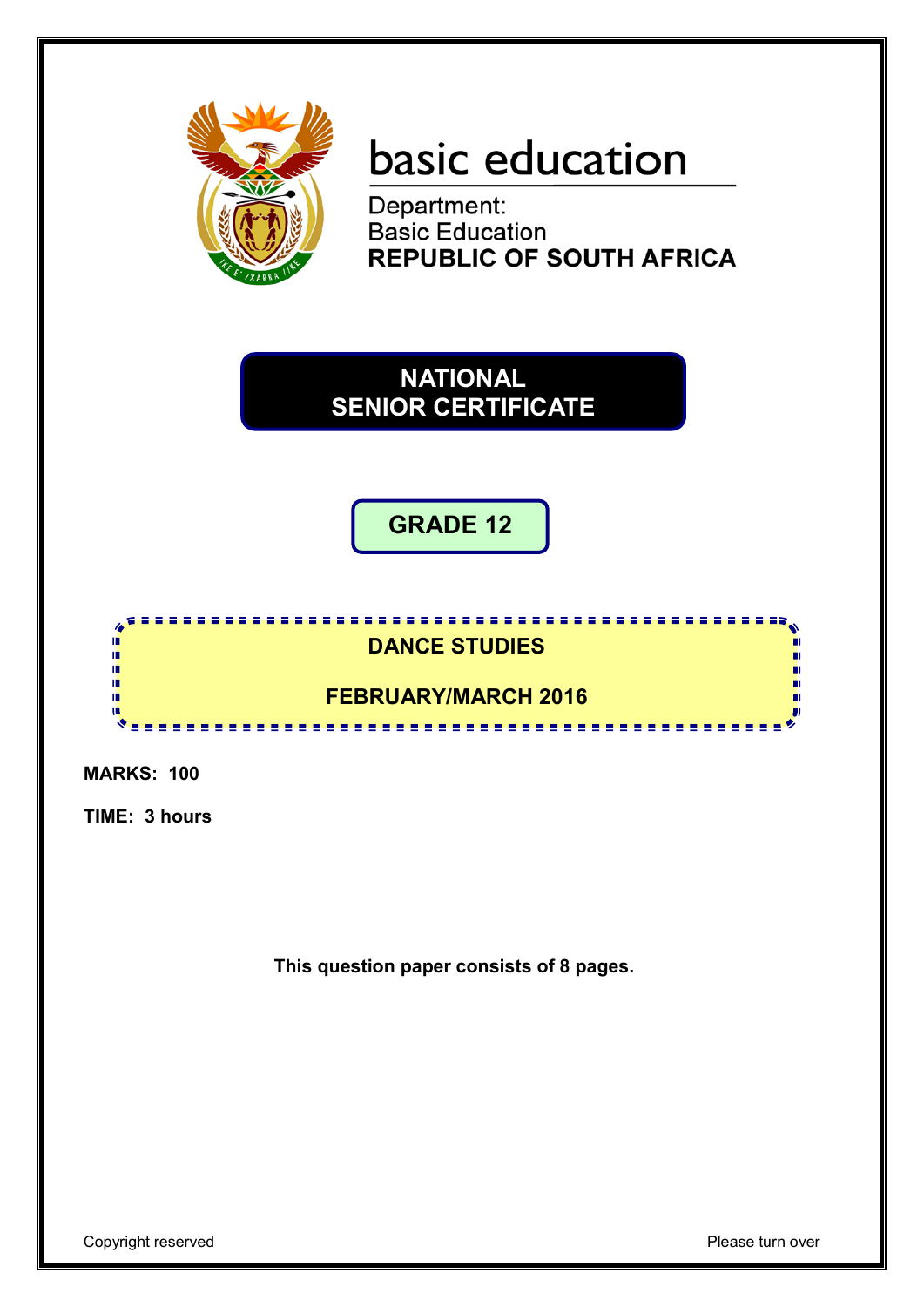#### **INSTRUCTIONS AND INFORMATION**

- 1. This question paper consists of 11 questions. Answer only NINE questions.
- 2. This question paper consists of TWO sections:

SECTION A: Consists of SIX questions. Note that you have a choice between QUESTION 5 and QUESTION 6 in this section. If you answer both questions, only the first question answered will be marked.

- SECTION B: Consists of FIVE questions. Note that you have a choice between QUESTION 10 and QUESTION 11. If you answer both questions, only the first question answered will be marked.
- 3. Number the answers correctly according to the numbering system used in this question paper.
- 4. Read each question carefully and take note of what is required.
	- **NOTE:** If a question asks you to *explain/elaborate/describe/analyse/ evaluate/compare*, write your answer in full sentences and provide as much information as possible. One-word answers will NOT be accepted.
- 5. You may do rough planning in the ANSWER BOOK. Draw a line through any work that should NOT be marked.
- 6. You will be assessed on your ability to:
	- Use good English (write only in one language)
	- Organise and communicate information clearly
	- Use the specific format asked for in certain questions
	- Use specialist dance terminology where appropriate
- 7. Write neatly and legibly.
- 8. Plan your time:
	- Spend approximately 60 minutes on SECTION A: 40 marks
	- Spend approximately 120 minutes on SECTION B: 60 marks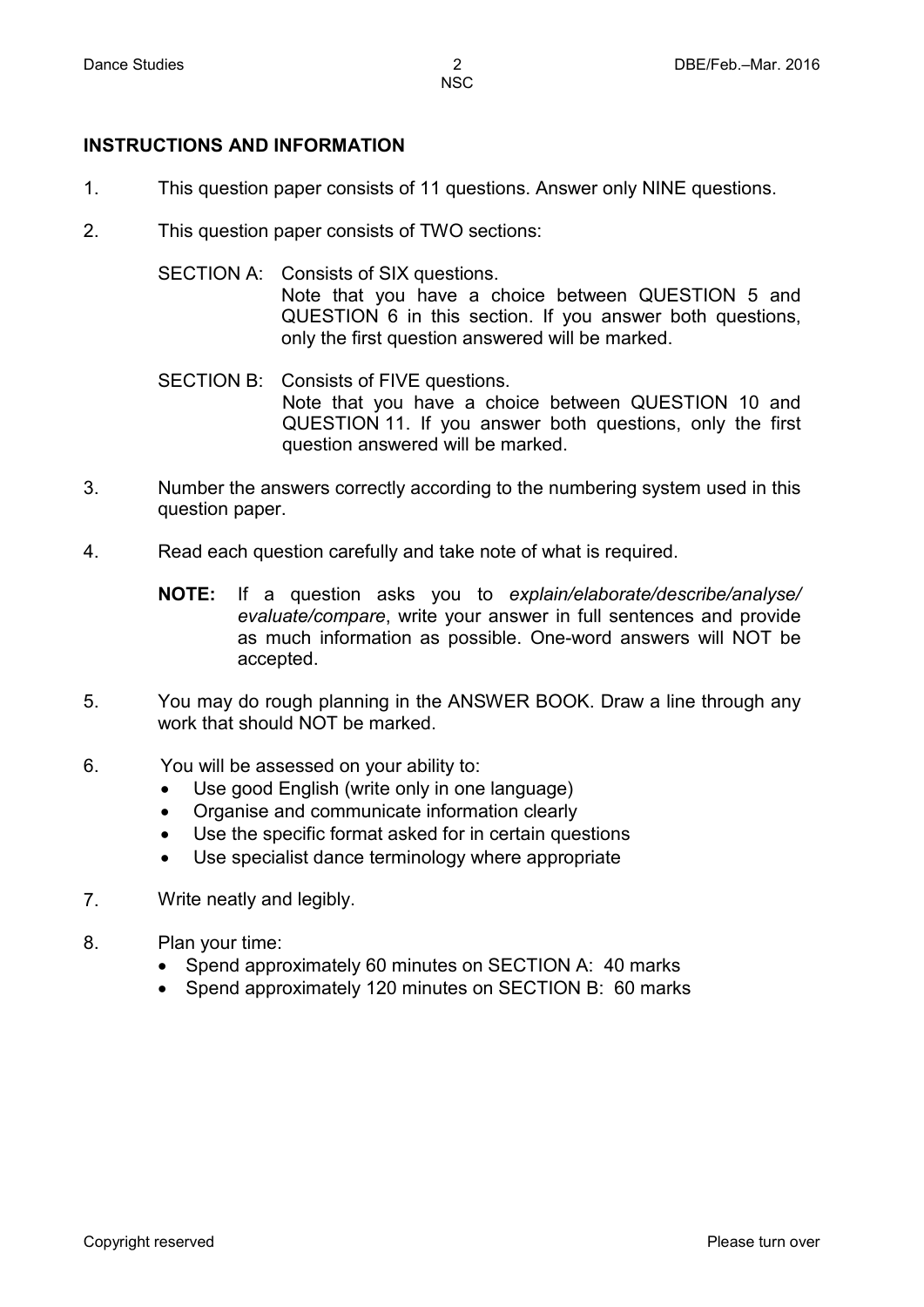(3)

(4) **[10]**

(1)

### **SECTION A: SAFE DANCE PRACTICE AND HEALTH CARE**

#### **QUESTION 1: WARM UP AND COOL DOWN**

- 1.1 Indicate whether the following statements are TRUE or FALSE. Choose the answer and write only 'true' or 'false' next to the question number (1.1.1–1.1.3) in the ANSWER BOOK.
	- 1.1.1 A cool down gradually increases the heart rate. (1)
	- 1.1.2 A cool down prevents blood pooling in your legs. (1)
	- 1.1.3 A cool down should never include stretching. (1)
- 1.2 Recommend THREE relaxation methods/techniques that could be included in a dancer's cool down after a dance class. Motivate why they would be effective. (Write a paragraph.)
- 1.3 Various factors need to be taken into consideration during a warm-up. Analyse FOUR of the factors that could influence a dancer's warm-up. (Write a paragraph.)

#### **QUESTION 2: COMPONENTS OF FITNESS**

2.1 Complete the following sentences on components of fitness by filling in the missing word(s). Write only the word(s) next to the question number (2.1.1–2.1.4) in the ANSWER BOOK.

- 2.1.2 Core stability refers to …
- 2.1.3 The ability to control movements and have equal weight over a central point is called … (1)
- 2.1.4 The wide range of movement (ROM) around a joint is known as … (1)
- 2.2 It is beneficial for a dancer to have strength in the dance class/performance. Discuss this statement. (Write a paragraph.) (4) **[8]**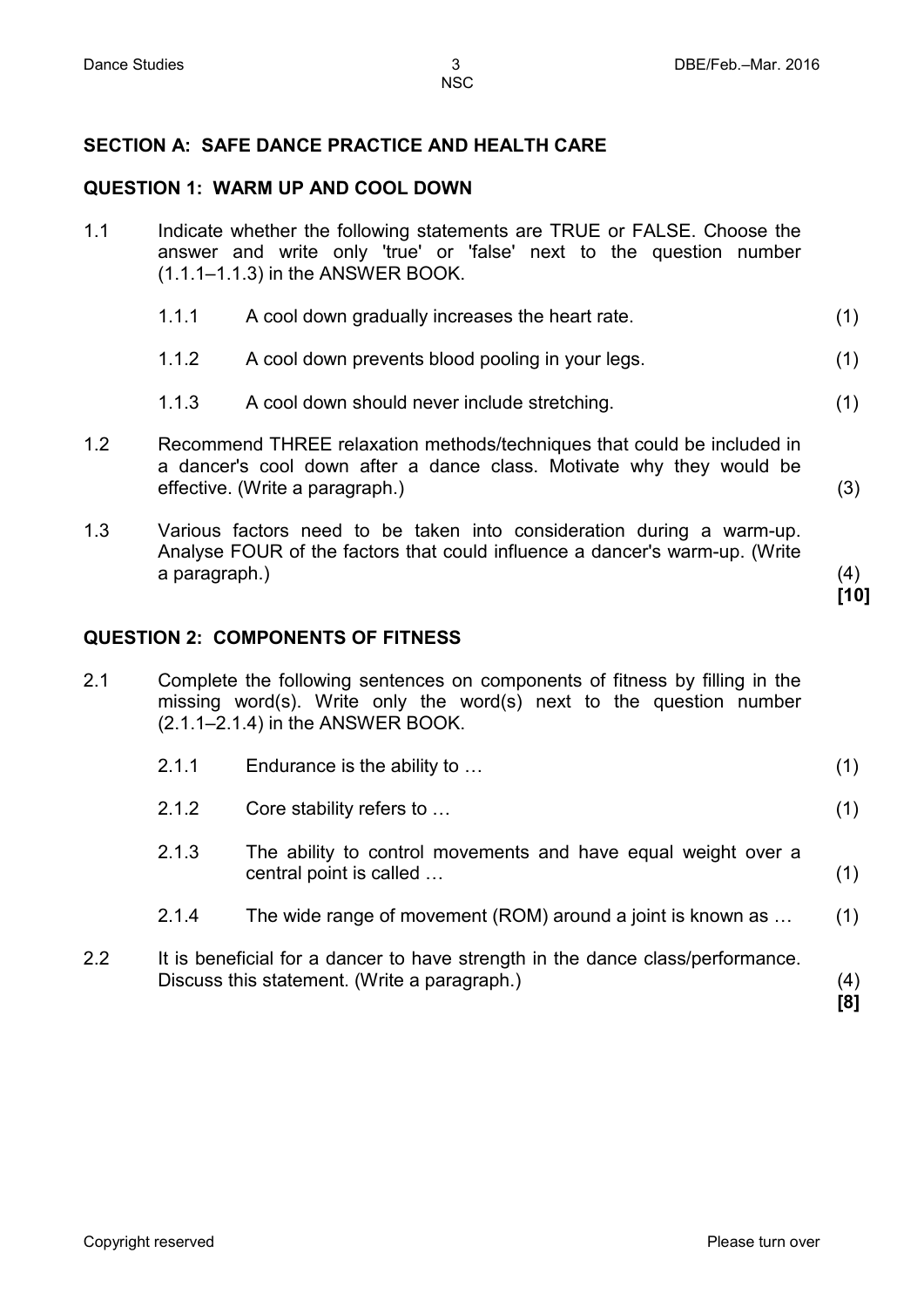**NSC** 

#### **QUESTION 3: POSTURE**

Explain what you understand by *good posture* and why it is essential in the dance class. (Write a paragraph.) **[4]**

#### **QUESTION 4: NEUROMUSCULAR SKILLS (MOTOR COORDINATION)**

Neuromuscular skills refer to the ability of the brain to send messages to the body with an instant reaction time.

Interpret the quote above with reference to neuromuscular skills. How are these components of motor fitness developed in dance training? (Write a paragraph.) **[6]**

**NOTE:** You have a choice between QUESTION 5 and QUESTION 6. Answer only ONE of these questions.

#### **QUESTION 5: INJURIES (Choice question)**

One of your fellow dancers has seriously strained his ankle. The final practical examination is only one month away and he is unable to participate fully in the dance class.

Draw and complete the tables below as a guide to assist him in his recovery and preparations.

| <b>IDENTIFY THREE SYMPTOMS</b> |   |
|--------------------------------|---|
|                                |   |
|                                |   |
|                                | ں |

# **GIVE TWO POSSIBLE CAUSES OF THE STRAIN**

2.  $\hspace{2.6cm} (2)$ 

 $\frac{1}{2}$ .

| <b>EXPLAIN THE IMMEDIATE TREATMENT OF THIS INJURY</b> |   |
|-------------------------------------------------------|---|
|                                                       |   |
|                                                       |   |
|                                                       |   |
|                                                       | 4 |

| DEDUCE THREE MAJOR COMPLICATIONS HE MAY FACE<br>DURING HIS FINAL PRACTICAL DANCE PREPARATIONS |  |
|-----------------------------------------------------------------------------------------------|--|
|                                                                                               |  |
|                                                                                               |  |
|                                                                                               |  |
|                                                                                               |  |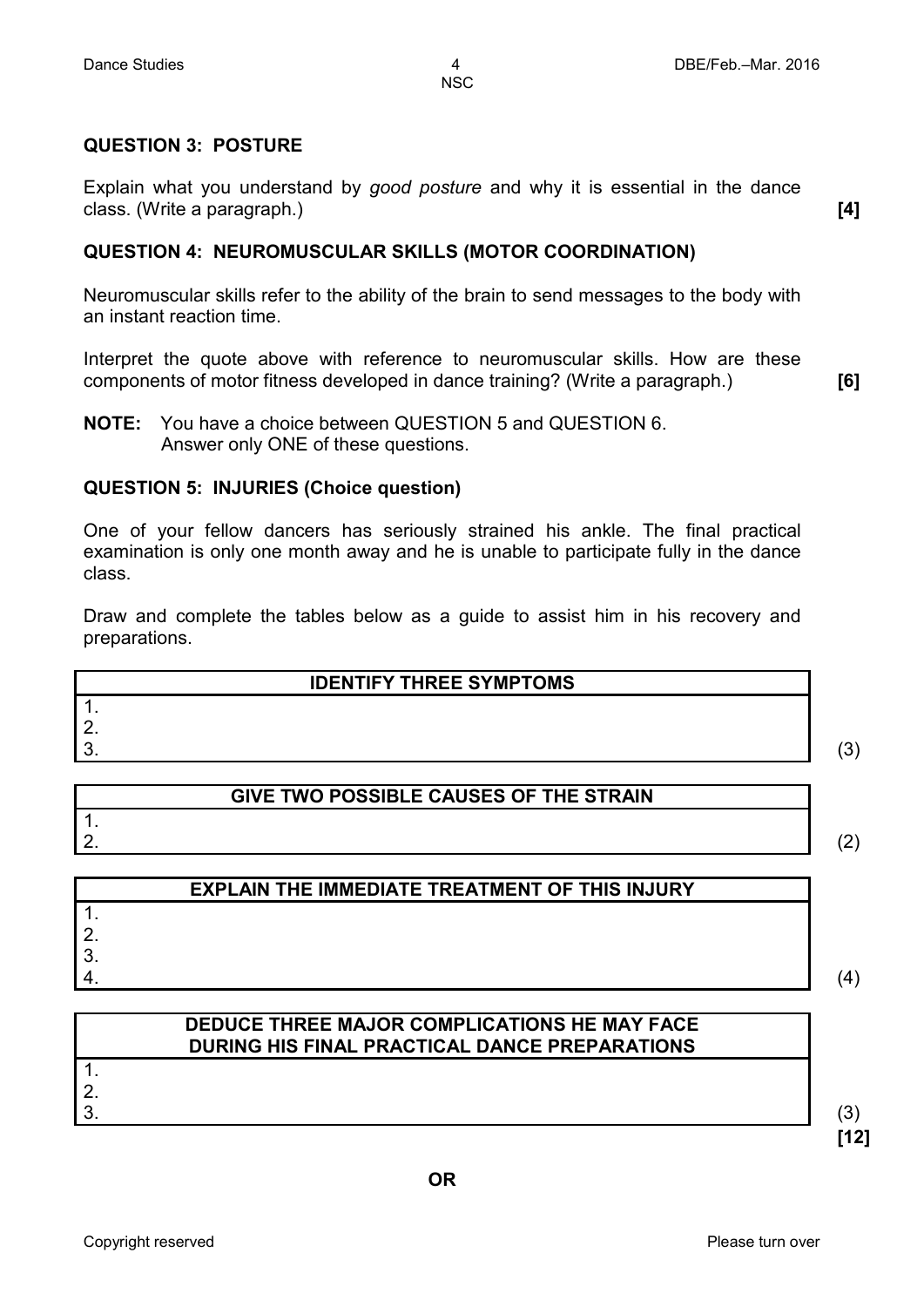|     | <b>LEFT</b><br><b>RIGHT</b><br>6.2                                                                                                                                                                  |            |
|-----|-----------------------------------------------------------------------------------------------------------------------------------------------------------------------------------------------------|------------|
|     | [Source: loisgreenfield.com]                                                                                                                                                                        |            |
| 6.1 | Which of the following muscles is NOT a part of the quadriceps muscle<br>group?<br>Vastus Intermedius<br><b>Vastus Medialis</b><br>Semimembranosus<br><b>Rectus Femoris</b>                         | (1)        |
| 6.2 | Label the muscle in the photograph above (6.2) and explain any ONE<br>anatomical action.                                                                                                            | (2)        |
| 6.3 | Which of the muscles below is the largest muscle in the human body and<br>what is its anatomical action?<br><b>Gluteus Medius</b><br>Piriformis<br><b>Gluteus Maximus</b><br><b>Gluteus Minimus</b> | (2)        |
| 6.4 | What anatomical action is occurring in the dancer's knees? (Refer to the<br>photograph above.)                                                                                                      | (1)        |
| 6.5 | Name ONE muscle responsible for the action occurring in the dancer's<br>ankles. (Refer to the photograph above.)                                                                                    | (1)        |
| 6.6 | What is the purpose of the hamstring muscles?                                                                                                                                                       | (2)        |
| 6.7 | Judging by the dancer's posture in the photograph, comment on which<br>THREE muscles would be responsible for the dancer's posture.                                                                 | (3)<br>[1] |
|     | <b>TOTAL SECTION A:</b>                                                                                                                                                                             | 40         |
|     |                                                                                                                                                                                                     |            |

# **QUESTION 6: MUSCLES, JOINTS AND ACTIONS (Choice question)**

(1)

(2)

(3) **[12]**

(2)

(1)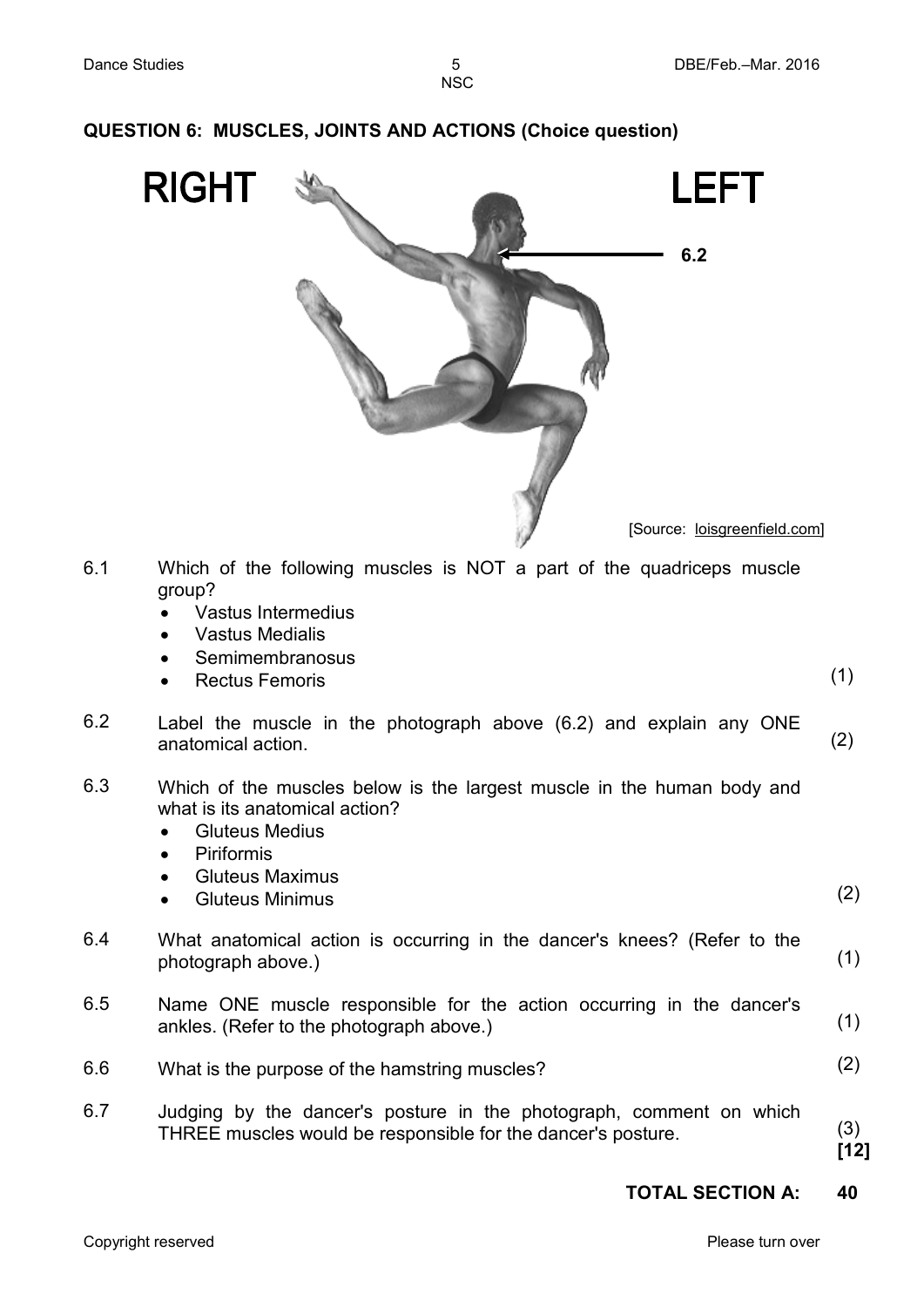# **SECTION B: DANCE HISTORY AND LITERACY**

#### **QUESTION 7: CHOREOGRAPHY AND PERFORMANCE**

7.1 Explain the following music elements and how they influence your musicality and dance performance:

| 7.1.1 Tempo    | (2) |
|----------------|-----|
| 7.1.2 Timbre   | (2) |
| 7.1.3 Dynamics |     |

7.2 Design an inventive improvisation activity you could use to stimulate creativity towards composing a short dance. Choose ONE of the stimuli below.

| nrono. | .                 | ---- |  |
|--------|-------------------|------|--|
|        | $\mathbf{f}$<br>м | w    |  |
| . .    |                   |      |  |

Explain your activity step by step, from improvisation into composition. Include in your activity how you could incorporate motifs or gestures and choreographic elements. (6)

**[12]**

#### **QUESTION 8: SOUTH AFRICAN CHOREOGRAPHERS**

Write an article for a dance magazine on ONE of the prescribed South African choreographers listed in the table below.

Include the following information, in any order, in your article:

- The name of the choreographer you are writing about
- Professional career
- People/Sociopolitical context that influenced his/her work
- His/Her choreographic approach and/or own unique dance style, giving examples from a work that you have seen
- The choreographer's significant achievements and contributions to the art of dance in South Africa
- Marks awarded for writing in the correct format

| <b>PRESCRIBED SOUTH AFRICAN CHOREOGRAPHERS</b> |                     |  |
|------------------------------------------------|---------------------|--|
| Veronica Paeper                                | <b>Mavis Becker</b> |  |
| <b>Vincent Mantsoe</b>                         | Hazel Acosta        |  |
| <b>Alfred Hinkel</b>                           | Carolyn Holden      |  |
| <b>Sylvia Glasser</b>                          | Dada Masilo         |  |
| <b>Gary Gordon</b>                             | Gregory Magoma      |  |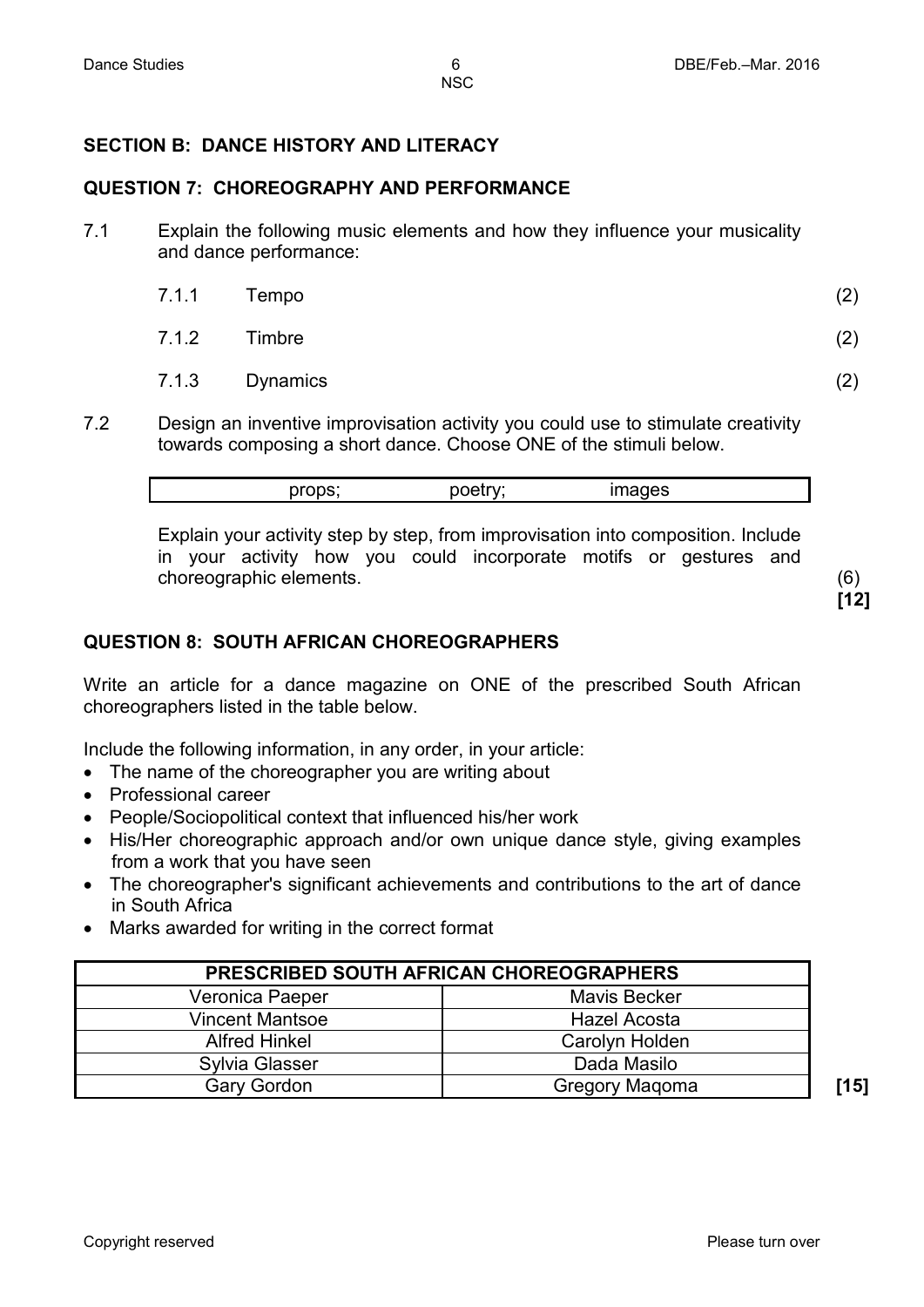**NSC** 

#### **QUESTION 9: HISTORY OF DANCE MAJOR AND INDIGENOUS DANCE**

- 9.1 You have been instructed by your dance teacher to research your dance major.
	- 9.1.1 Name your dance major.
	- 9.1.2 Describe SIX characteristics and/or principles which make your dance form unique. You may bullet your answers. (6)
	- 9.1.3 State FIVE significant facts about the background of your dance major. Explain each fact in full sentences.
- 9.2 With regard to participants and communities, what in the  $21<sup>st</sup>$  century has had an influence on indigenous dance? How is it used, perceived and valued in today's society? (Write a paragraph.) (4)
- **NOTE:** You have a choice between QUESTION 10 and QUESTION 11. Answer only ONE of these questions.

#### **QUESTION 10: INTERNATIONAL DANCE WORK –** *GHOST DANCES* **(Choice question)**

Christopher Bruce reflects on social and political views in this dance work. He portrays his message through the people in this story.

With reference to the statement above, write an essay demonstrating how Bruce portrays this message through:

- The synopsis/intent
- The sets and costumes
- The movement vocabulary of the people in this story
- The symbolism used in this work
- The impact of the overall performance



[Source: www.bing.com] **[18]**

(5)

**[15]**